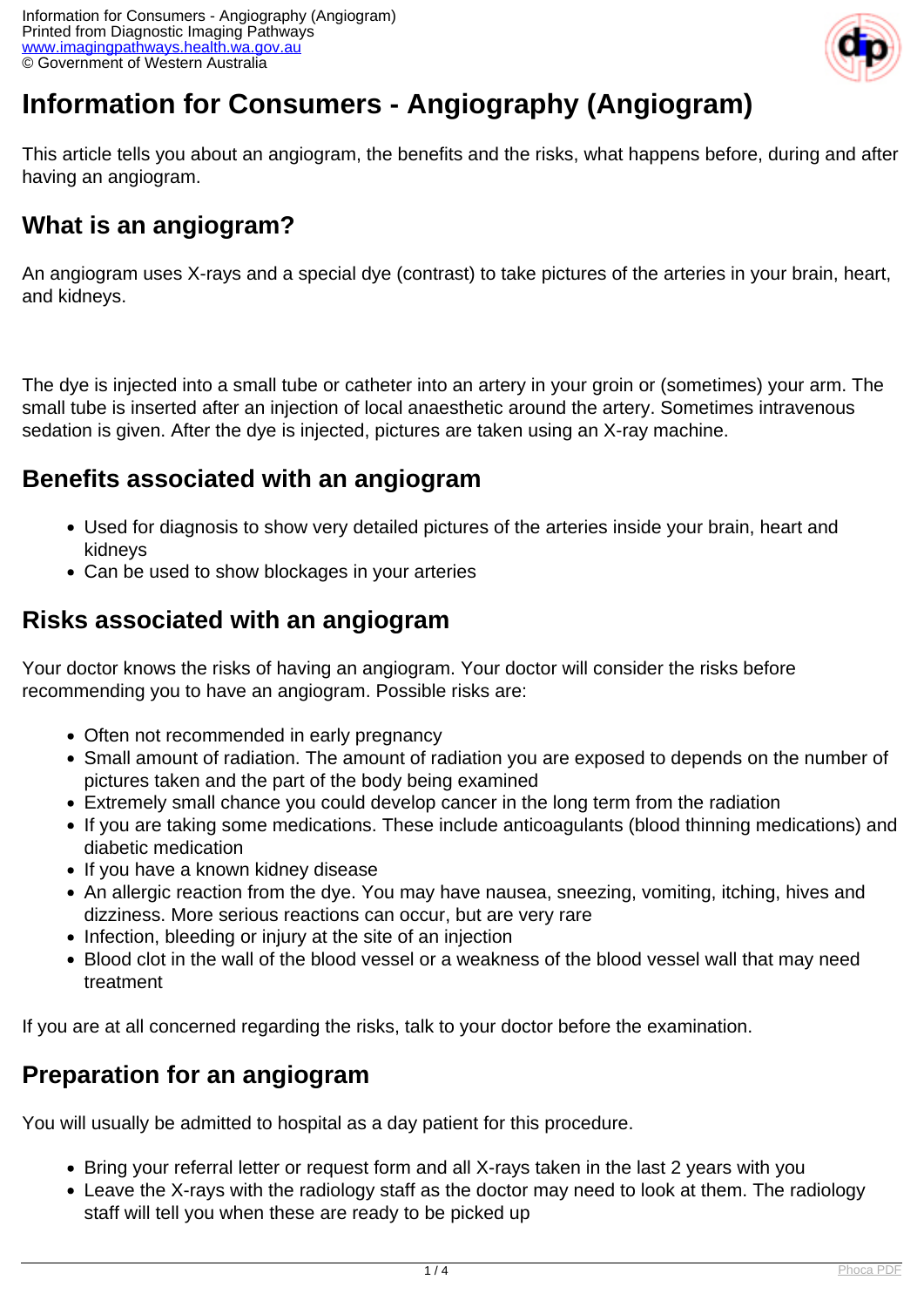

- Wear comfortable, loose clothing
- Leave all jewellery and valuables at home
- You may be asked not to eat for four hours before the angiogram
- You will be allowed to drink clear fluids such as black tea, coffee, clear soup or water during the four hours before the Angiogram. It is important for your kidneys to have fluids

#### **Important to tell your doctor before the scan**

- If you are or may be pregnant
- If you have any allergies and medical conditions, including asthma, diabetes, heart disease, kidney disease or thyroid problems
- About any medications you are taking

#### **Just before the angiogram**

- You may be given a gown to wear
- You may be asked to remove any metal objects
- You will need to have a needle put into the back of your hand if you are having sedation during the procedure

#### **Consent**

You have the right to refuse an examination and may do so if you wish. You may be asked to complete a consent form.

### **What happens during an angiogram?**

You will be asked to lie flat on your back on the X-ray bed. Staff will place sterile drapes over you.

Staff will put a small tube or catheter into an artery in your arm or groin and inject the dye into it.

Possible side effects of 'dye':

- You may feel a slight coolness and a flushing for a few seconds
- Part of your body may feel warm. If this bothers you, tell the staff

Once you are ready, the X-ray staff will go behind a screen or into the next room to start the X-ray machine. They will ask you to be still, and may ask you to take a deep breath and hold your breath during the X-rays.

When your X-ray is finished you will be asked to wait while the X-ray staff check the pictures, as you may need another X-ray.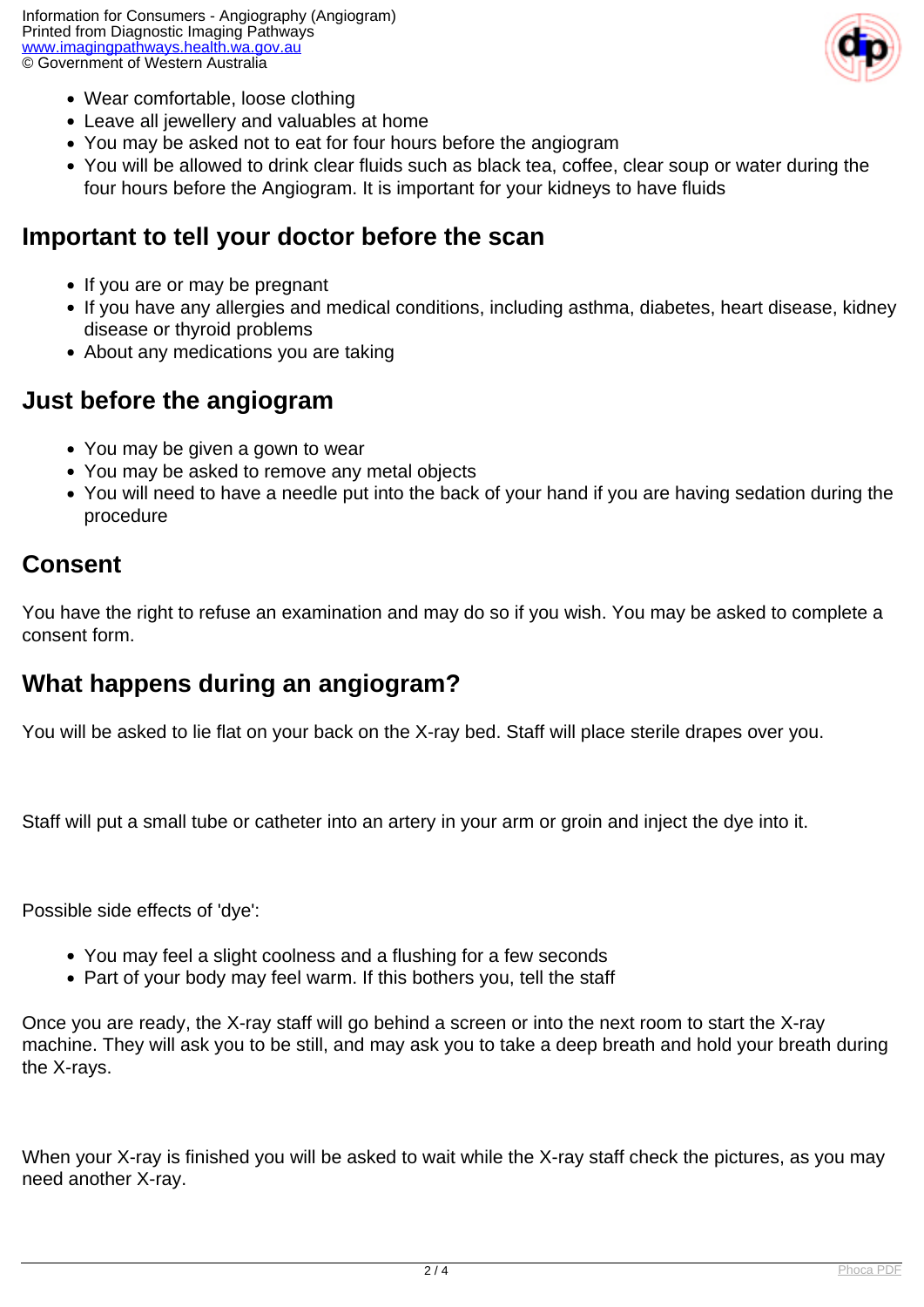

The test including getting you ready usually takes between 30 minutes to one hour.

## **When will I get the results?**

The amount of time it takes for you to get your results will differ depending on where you get your scans done. The radiology doctor will look at the pictures and write a report. The pictures may be on films or on a CD.

Ask whether you should wait to take the pictures and report with you, or whether they will be sent to your doctor.

Your doctor will need to discuss the report with you. You will need to make an appointment to do this.

#### **After the procedure**

After the procedure staff will check your groin or arm, and your pulse and blood pressure for 4 to 6 hours. You may need to stay in hospital over night and will usually need to rest for 24 hours before returning to normal activities.

- Staff will need to take out the needle if it is still in your groin or arm
- Staff will give you any special instructions
- The dye will pass out of your body in your urine. You will not notice it as it is colourless
- Drink plenty of fluid to help get rid of the dye

#### **If you had a sedative**

- You must not drive a car or take public transport and must have someone with you for 24 hours afterwards
- You must not operate machinery for the rest of the day

#### **Costs**

For an Australian patient in a Public Hospital in Western Australia

- Public patient no cost to you unless advised otherwise
- Private patient costs can be claimed through Medicare and your health insurance provider

For a patient in a Private Hospital or Private Imaging Site in Western Australia or a patient outside Western Australia

Ask your doctor or the staff where you are having your test done what the cost will be

### **Further information**

For more detailed information please access angiography from InsideRadiology at: